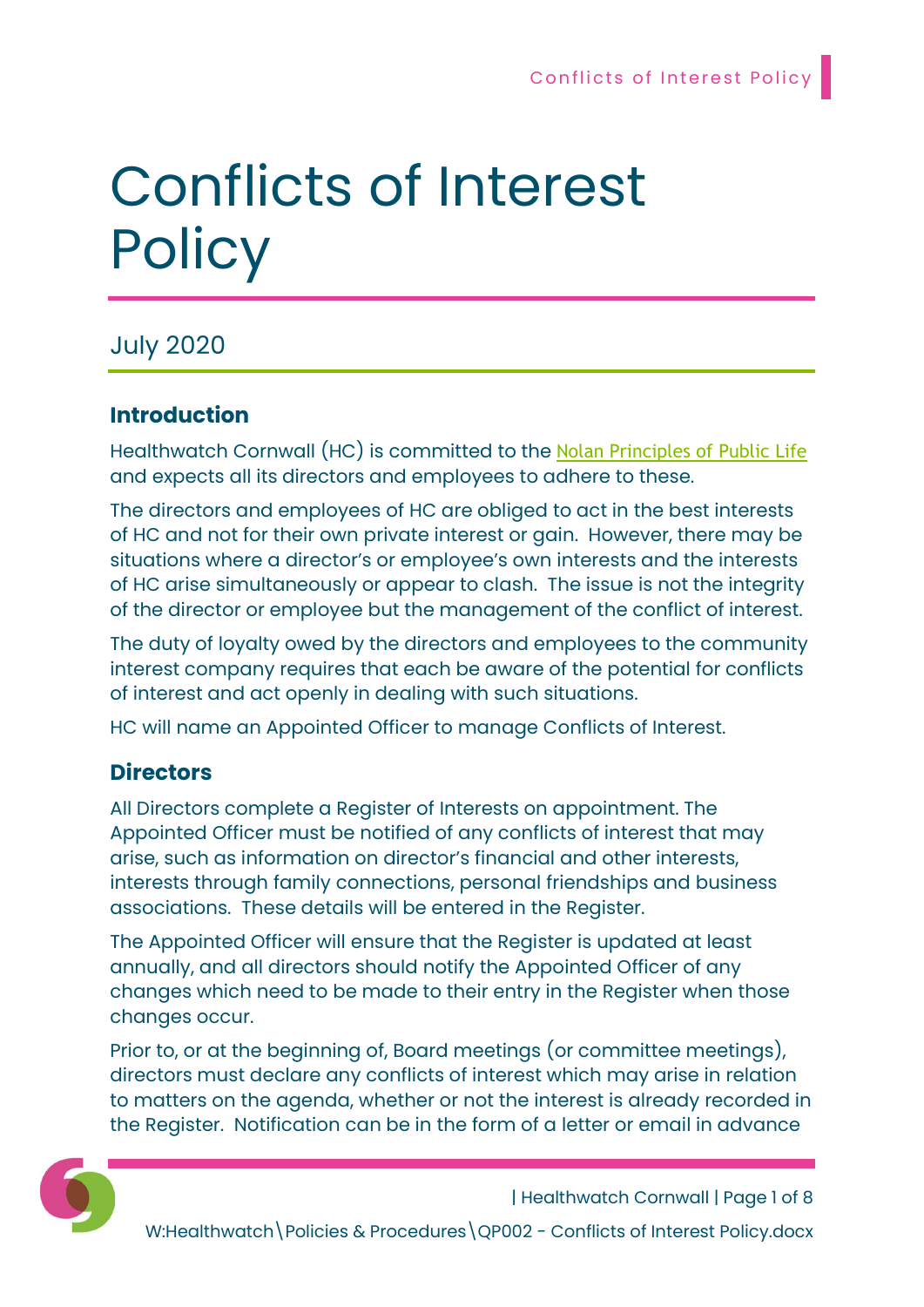or by oral notification to the chair at the meeting. Any new conflicts declared in this way will be entered in the Register by the Appointed Officer.

After disclosure of a conflict the directors will have the right to determine (without the conflicted director being present) whether a conflict exists in the circumstances. Any determination regarding the existence of a conflict will be made by a vote of disinterested directors based on an objective evaluation.

If it is determined that a conflict exists:

- The director concerned must withdraw from the relevant part of the meeting, unless expressly invited to remain;
- In the case of personal interests, the director concerned:
- Will not be counted in the quorum for that part of the meeting;
- Will withdraw during the vote and will have no vote on the matter concerned.
- Employees do not count towards the quorum or have a vote unless they hold a position as a director in which case all conditions as laid out in this policy shall apply.
- When recruiting an employee to the board hc will follow companies house guidelines and a signed agreement detailing the conditions of their position on the board will be signed by the employee.

Minutes of the Board meetings and any committees at which conflicts are an issue must record:

- The nature of the conflict and determinations regarding the conflict;
- The relevant director's non-participation with respect to consideration of the matter;
- Any limitation on the director's ability to act with respect to such matter;
- Any alternatives that were discussed;
- The names of persons present for discussion;
- The votes taken regarding the conflict; and
- Any other relevant information.

### Employees

Employees are not expected to complete a Register of Interests but are expected to abide by the Nolan principles of public life as outlined in 1.1 above.

It is recognised that there may be occasions where a potential conflict of interest may arise, for example if a relation or friend is part of a organisation tendering for or awarding a contract. In such a situation,



| Healthwatch Cornwall | Page 2 of 8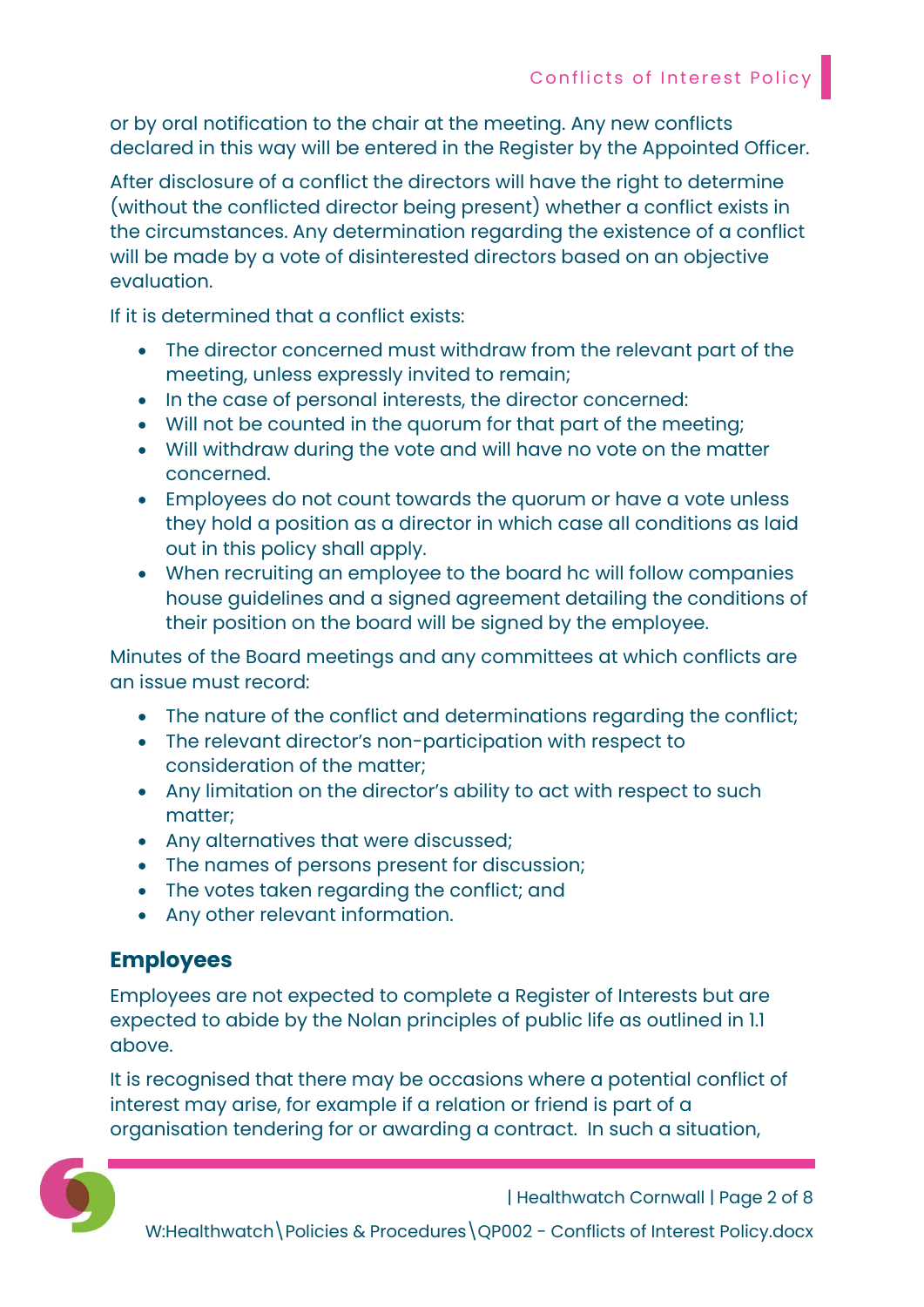employees must declare any conflicts of interest which may arise in relation to the process. Notification can be in the form of a letter or email in advance or by oral notification to the Appointed Officer.

In the case of organisations tendering for a contract, Paragraph c (v) (b) of the Finance Policy will be applied regardless of the amount involved.

In the case of organisations awarding contracts the Appointed Officer would liaise directly with the organisation involved if required.

In such cases where the Appointed Officer is the person with the potential conflict of interest, the Chair will act as Appointed Officer.

#### Review

This policy will be reviewed by the directors on an annual basis.

The Appointed Officer for the management of Conflicts of Interest is:

Name: Amanda Stratford

Position: CEO

Contact Details: amanda.stratford@healthwatchcornwall.co.uk 07739 261737

This is a controlled document. It should not be altered in any way without the express permission of the author or their representative. On receipt of a new version, please destroy all previous versions.

| <b>Document No.</b>    | <b>OP002.1</b>                      |               |   | <b>Original issue</b><br>date: | 22/07/20                |
|------------------------|-------------------------------------|---------------|---|--------------------------------|-------------------------|
| <b>Document Title:</b> | <b>Conflicts of Interest Policy</b> |               |   | <b>Author:</b>                 | <b>Business Support</b> |
| <b>Version:</b>        |                                     | <b>Pages:</b> | 3 | Last reviewed:                 | 22/07/20                |
| <b>Approved by:</b>    | <b>Board of Directors</b>           |               |   | <b>Next review:</b>            | 22/07/22                |



| Healthwatch Cornwall | Page 3 of 8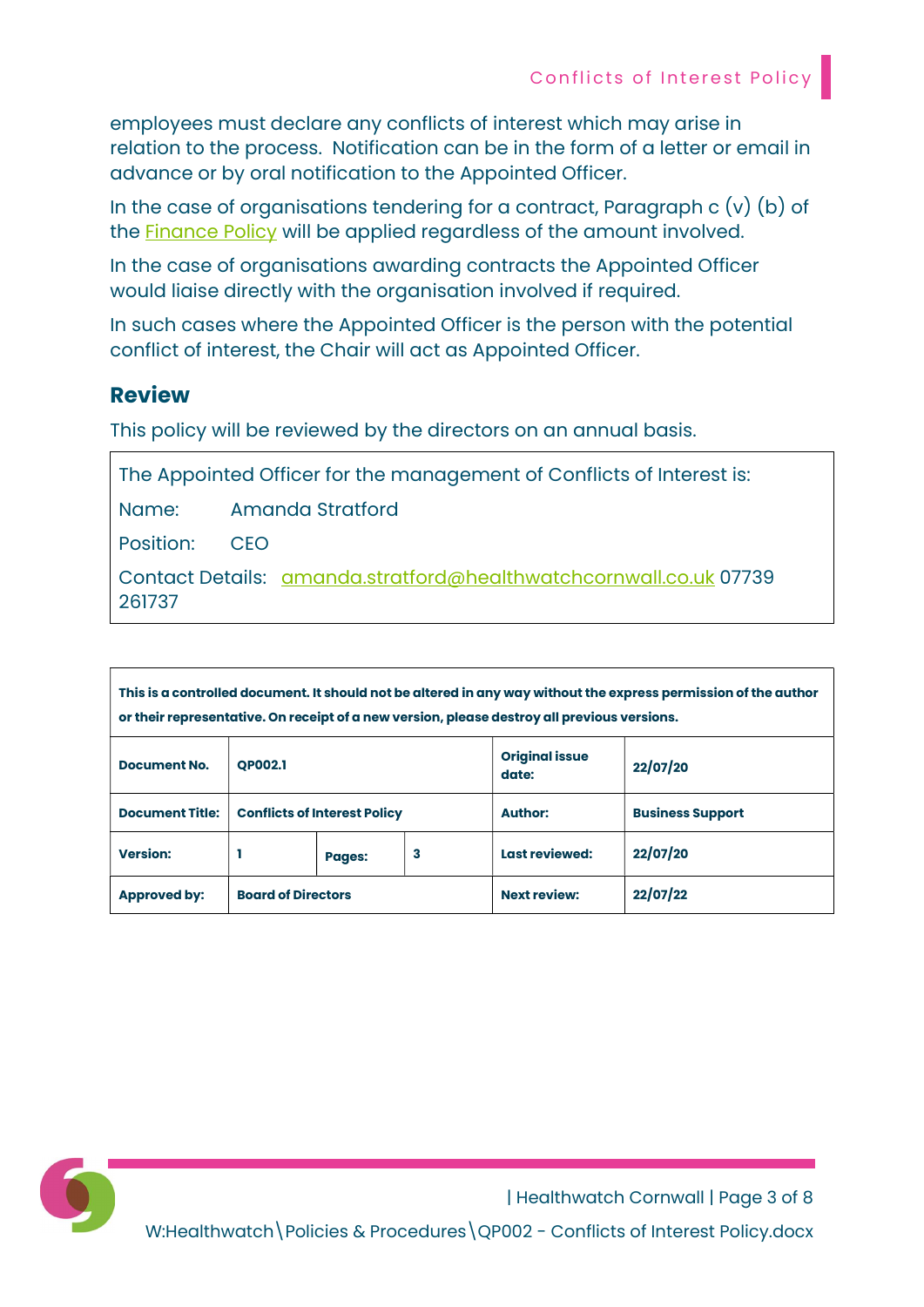# Appendix 1: Declaration of Interests and Confidentiality Agreement

| <b>Type of Interest</b>                                                                                                                                                                                                                                                | <b>Declaration</b> |
|------------------------------------------------------------------------------------------------------------------------------------------------------------------------------------------------------------------------------------------------------------------------|--------------------|
| Current employment or self-employment and<br>any previous employment or self-<br>employment in which you continue to have a<br>financial interest.<br>This includes any contractual relationships<br>with Healthwatch Cornwall or health and<br>social care providers. |                    |
| Health/Social Care appointments<br>Representative or lay member of a public<br>body or an organisation with direct links to<br>public services, including in a voluntary<br>capacity.                                                                                  |                    |
| Membership of any professional bodies,<br>special interest groups, mutual support<br>organisations, voluntary groups, etc, in<br>relation to the work of Healthwatch Cornwall<br>or health and social care providers.                                                  |                    |
| Gift or hospitality offered to you in the last 12<br>months by external bodies (and whether they<br>were declined or accepted) that could be<br>perceived to compromise the impartiality of<br>your role with Healthwatch Cornwall.                                    |                    |
| Further conflicts or potential conflicts not<br>listed above. For example, links with<br>charitable, philanthropic or community<br>bodies. Sensitive interests need not be<br>included though it may be appropriate to<br>notify the Chief Executive.                  |                    |



| Healthwatch Cornwall | Page 4 of 8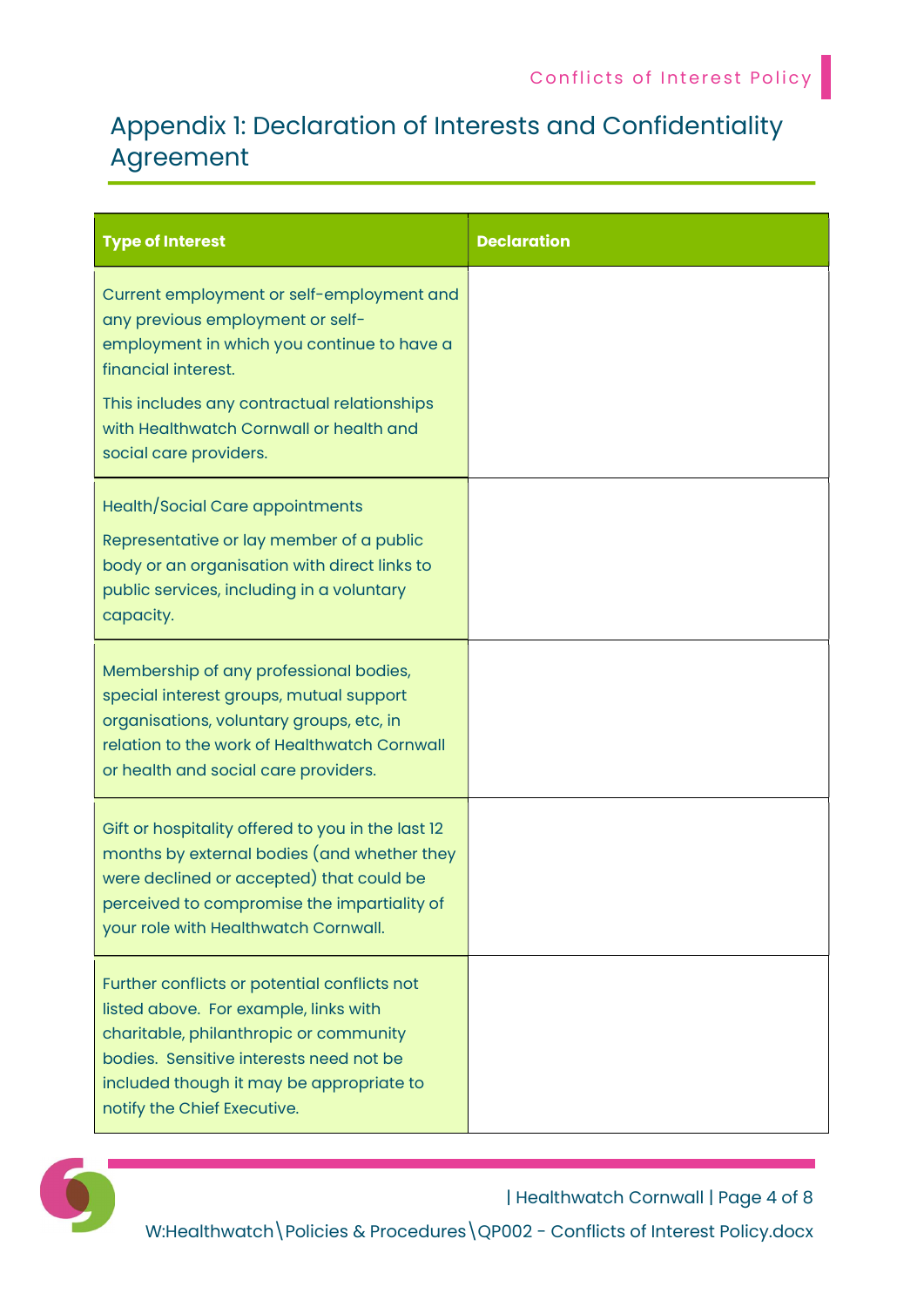# Confidentiality agreement

#### Your personal responsibility concerning security and confidentiality of information (relating to patients, staff and the organisation)

During the course of your work with Healthwatch Cornwall, you may acquire or have access to confidential information which must not be disclosed to any other person unless in pursuit of your duties or with specific permission given by a person on behalf of Healthwatch Cornwall. This condition applies during your relationship with Healthwatch Cornwall and after the relationship ceases.

Confidential information includes all information relating to Healthwatch Cornwall and its clients and employees. Such information may relate to client records, telephone enquiries about clients or staff, electronic databases or methods of communication including spoken conversations, hand-written notes made containing personal information etc.. If you are in doubt as to what information may be disclosed, you should check with Healthwatch Cornwall.

I understand that I am bound by a duty of confidentiality and agree to adhere to this Code of Conduct and the requirements of the Data Protection Act and General Data Protection Regulation (GDPR) 2018 and will safeguard all person identifiable information.

#### Declaration:

I confirm that the information provided in this declaration is complete and correct. I agree to email admin@healthwatchcornwall.co.uk to notify Healthwatch Cornwall of any changes to the above declaration, within 28 days of the change, and will complete the amendment form that will be provided to me at that time.

#### Name (please print):

Position held with Healthwatch Cornwall:

…………………………………………………………………………………

. The same state of the state of the state of the state of the state of the state of the state of the state of the state of the state of the state of the state of the state of the state of the state of the state of the st



| Healthwatch Cornwall | Page 5 of 8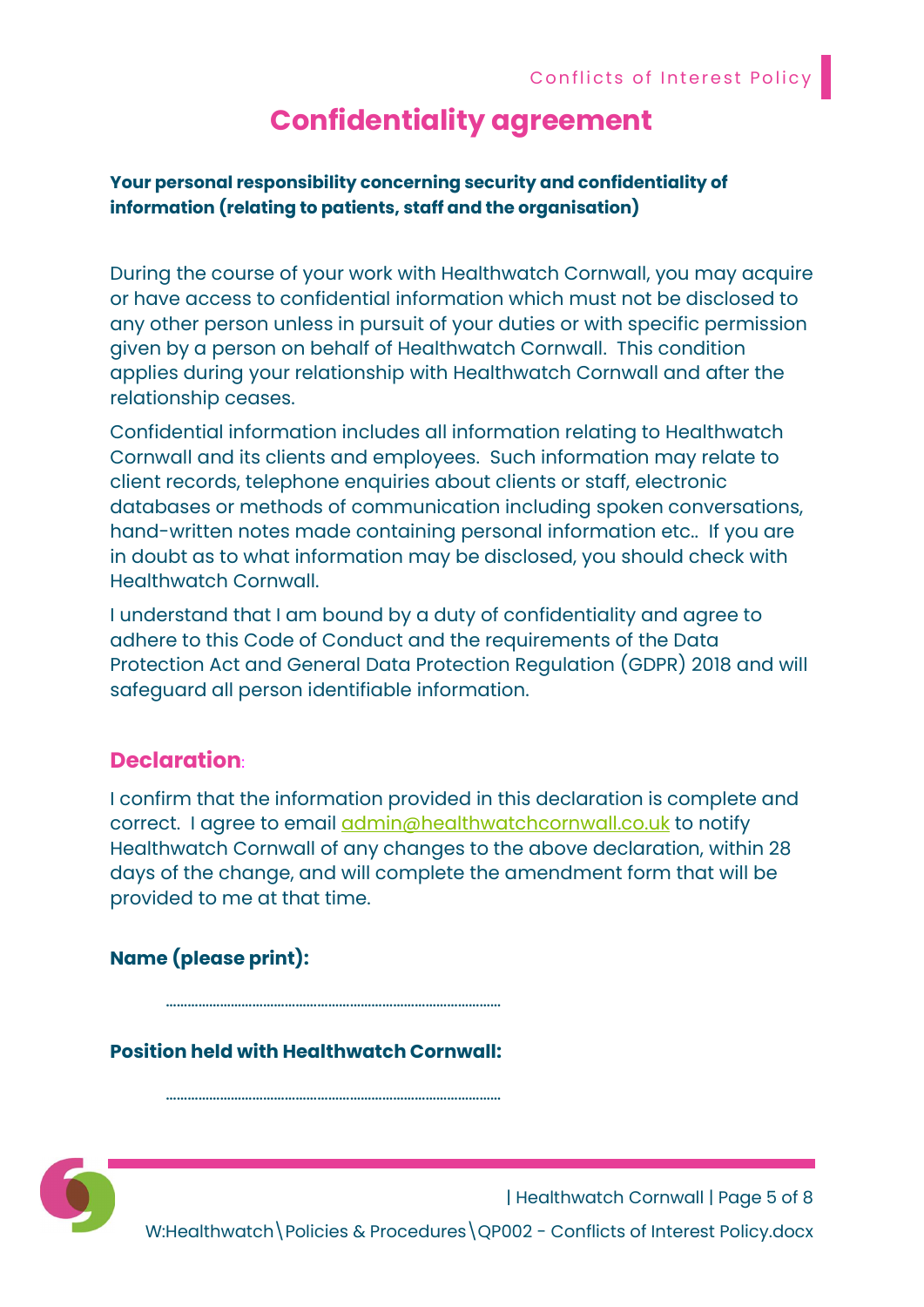## Signed:

…………………………………………………………………………………

#### Date:

…………………………………………………………………………………



| Healthwatch Cornwall | Page 6 of 8 W:Healthwatch\Policies & Procedures\QP002 - Conflicts of Interest Policy.docx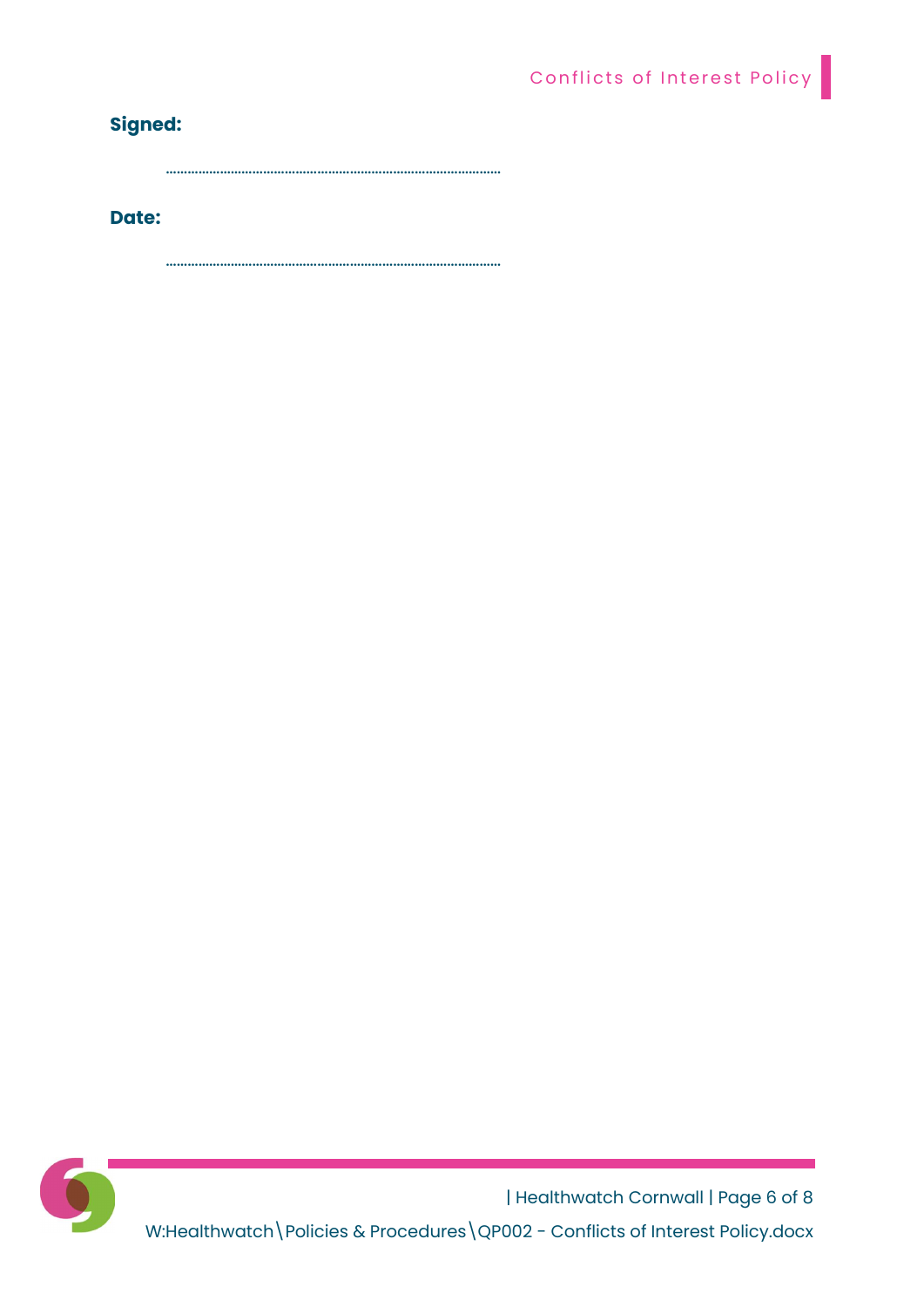# Appendix 2: Updates and Amendments to Declarations of Interest

#### Name: TYPE NAME BEFORE SENDING

Position held with Healthwatch Cornwall: TYPE POSITION BEFORE SENDING

#### Please detail any changes to the signed Declaration of Interests form dated ADD DATE(S) BEFORE SENDING. Please state 'N/A' if no changes are required.

| <b>Type of Interest</b>                                                                                                                                                                                                                                                | <b>Declaration</b> |
|------------------------------------------------------------------------------------------------------------------------------------------------------------------------------------------------------------------------------------------------------------------------|--------------------|
| Current employment or self-employment<br>and any previous employment or self-<br>employment in which you continue to have<br>a financial interest.<br>This includes any contractual relationships<br>with Healthwatch Cornwall or health and<br>social care providers. |                    |
| Health/Social Care appointments<br>Representative or lay member of a public<br>body or an organisation with direct links to<br>public services, including in a voluntary<br>capacity.                                                                                  |                    |
| Membership of any professional bodies,<br>special interest groups, mutual support<br>organisations, voluntary groups, etc, in<br>relation to the work of Healthwatch<br>Cornwall or health and social care<br>providers.                                               |                    |
| Gift or hospitality offered to you in the last<br>12 months by external bodies (and whether<br>they were declined or accepted) that<br>could be perceived to compromise the<br>impartiality of your role with Healthwatch<br>Cornwall.                                 |                    |



| Healthwatch Cornwall | Page 7 of 8